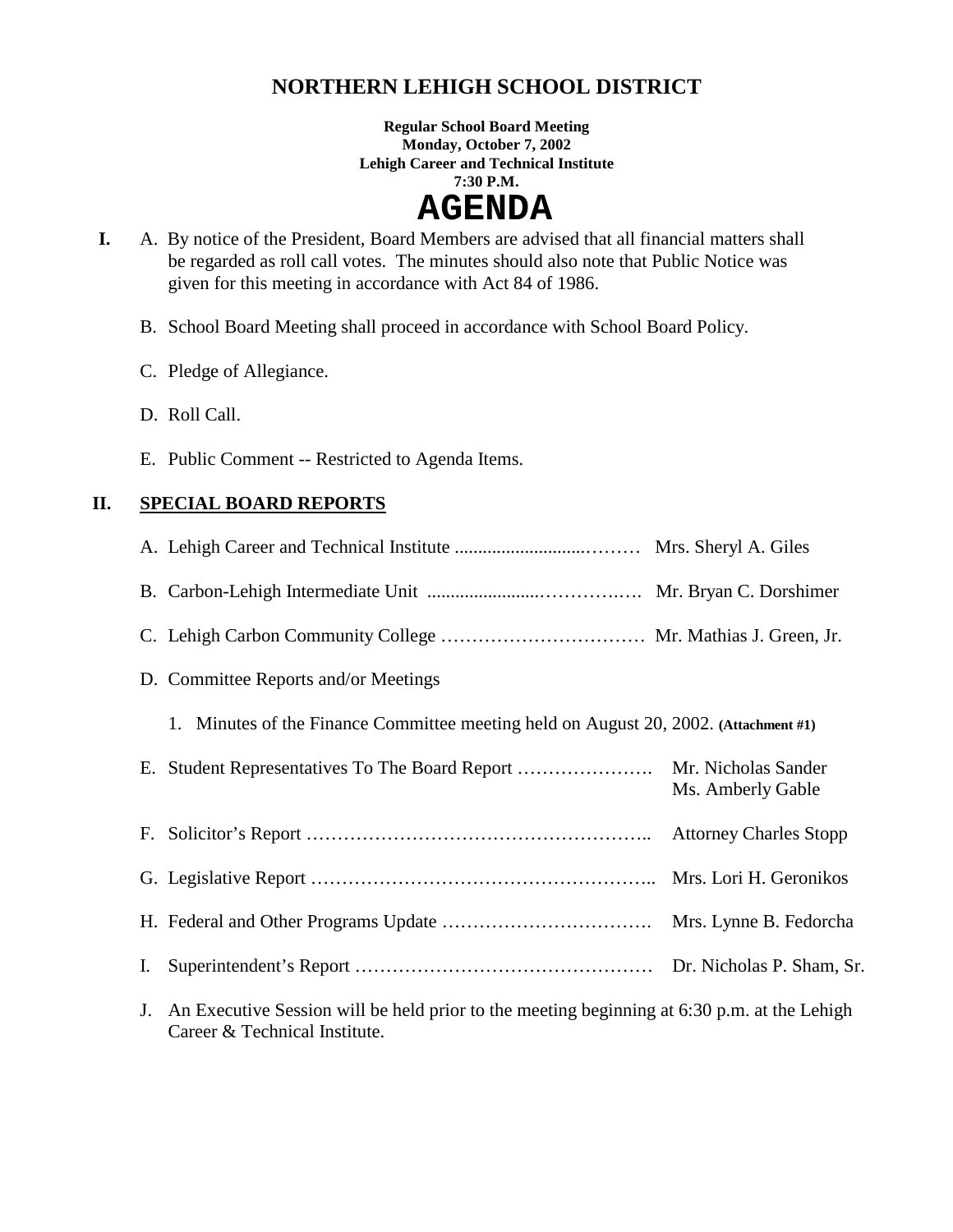#### **III. PERSONNEL**

#### A. Nominations for Appointment

1. Instructional

| a. Jon Prive           | <b>Temporary Professional Employee</b>               |
|------------------------|------------------------------------------------------|
| Assignment:            | English, replacing Ann Weaver, who resigned.         |
| Salary:                | \$35,200* (Pro-Rated) (Appendix A – Step 1 Bachelors |
|                        | on the 2001-2002 Collective Bargaining Agreement     |
|                        | Salary Schedule)                                     |
| <b>Effective Date:</b> | September 25, 2002                                   |

*\*Salary will be adjusted to reflect the terms and conditions of the new collective bargaining agreement when reached.* 

| b. Carlene Binder        | Temporary Vacancy Replacement Teacher                 |
|--------------------------|-------------------------------------------------------|
| Assignment:              | Kindergarten – Slatington Elementary School           |
|                          | Replacing Susanne Hegedus, who was granted a Child    |
|                          | Rearing Leave of Absence.                             |
| Salary:                  | $$35,200*$ (Pro-Rated) (Appendix A – Step 1 Bachelors |
|                          | on the 2001-2002 Collective Bargaining Agreement      |
|                          | Salary Schedule)                                      |
| <b>Effective Date:</b>   | On or about December 3, 2002                          |
| <b>Termination Date:</b> | On or about June 16, 2003                             |
|                          |                                                       |

*\*Salary will be adjusted to reflect the terms and conditions of the new collective bargaining agreement when reached.* 

#### B. Substitutes

1. Instructional

Approve the following substitute teachers for the 2002-2003 school year at the substitute teacher rates of \$70.00 for 1-10 non-consecutive days; \$80.00 for 11-20 non-consecutive days; and \$90.00 for 21+ non-consecutive days:

 Jon Prive – English (Effective 9/23/02) Lujean Baab – All Subject Areas\* Camille Bieber – All Subject Areas\* Thomas Billowitch – All Subject Areas\* Robert Boyle – All Subject Areas\* Kelly Boyle – All Subject Areas\* Marcia Cunningham – All Subject Areas\* James Depew, Jr. – All Subject Areas\* Dean Flinchbaugh – All Subject Areas\*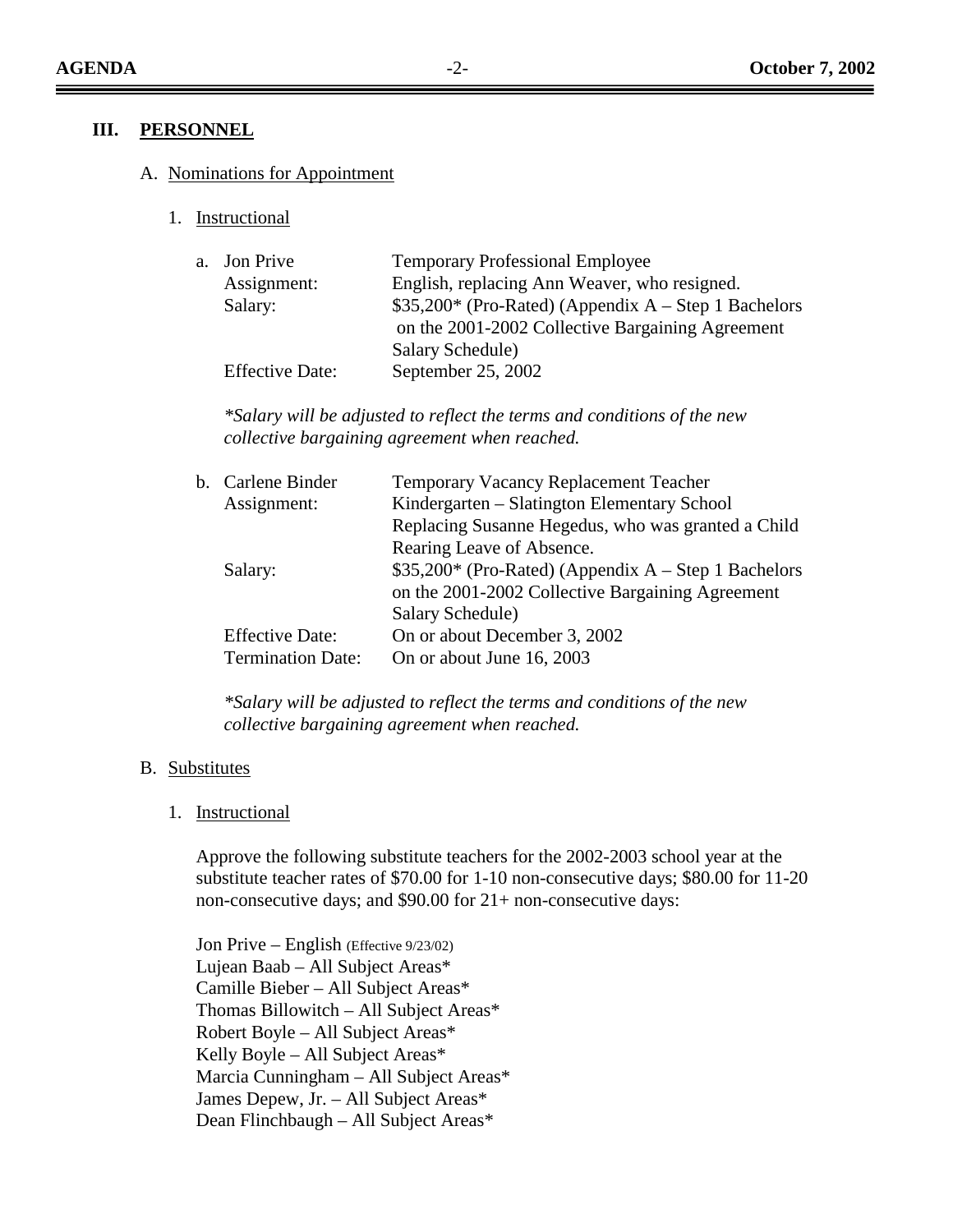Nicole McQuilken – All Subject Areas\* Diana O'Brien – All Subject Areas\* Patricia Passick – All Subject Areas (Certification Received) Dennis Pearson – All Subject Areas\* Thiep Pham – All Subject Areas\* Russell Samilo – All Subject Areas\* Dennis Semmel – All Subject Areas\* Daniel Shea – All Subject Areas\* William Stibrany – All Subject Areas\* Kristin Stuby – All Subject Areas\* Lucy Vazquez-Zodel – All Subject Areas\* Joseph Verenna – All Subject Areas\*

\*Pending Receipt of Emergency Certificate

- 2. Non-Instructional
	- a. Approve to employee the following substitute cafeteria workers for the 2002-2003 school year at the substitute rate of \$7.25 per hour:

Juanita Benner

C. Salary Adjustment

Acknowledge the following teachers who have completed the requirements per the Collective Bargaining Agreement that would entitle them to a salary increase for the 2002- 2003 school year:

|           | Claire Heim           |              |
|-----------|-----------------------|--------------|
|           | From: 13B+24          | \$42,300.00* |
|           | To: 13M               | \$45,400.00* |
|           |                       |              |
|           | <b>Timothy Weaber</b> |              |
| From: 5B  |                       | \$35,900.00* |
| To: 5B+24 |                       | \$37,000.00* |

\*2001-2002 salary to be adjusted when a new Collective Bargaining Agreement is ratified.

D. Approve to allow Debra Blake to work as a Curriculum and Instruction Intern in the Administration Office, effective September 5, 2002 and ending on May 15, 2003. This is an unpaid position.

#### E. After School Tutoring Program Tutors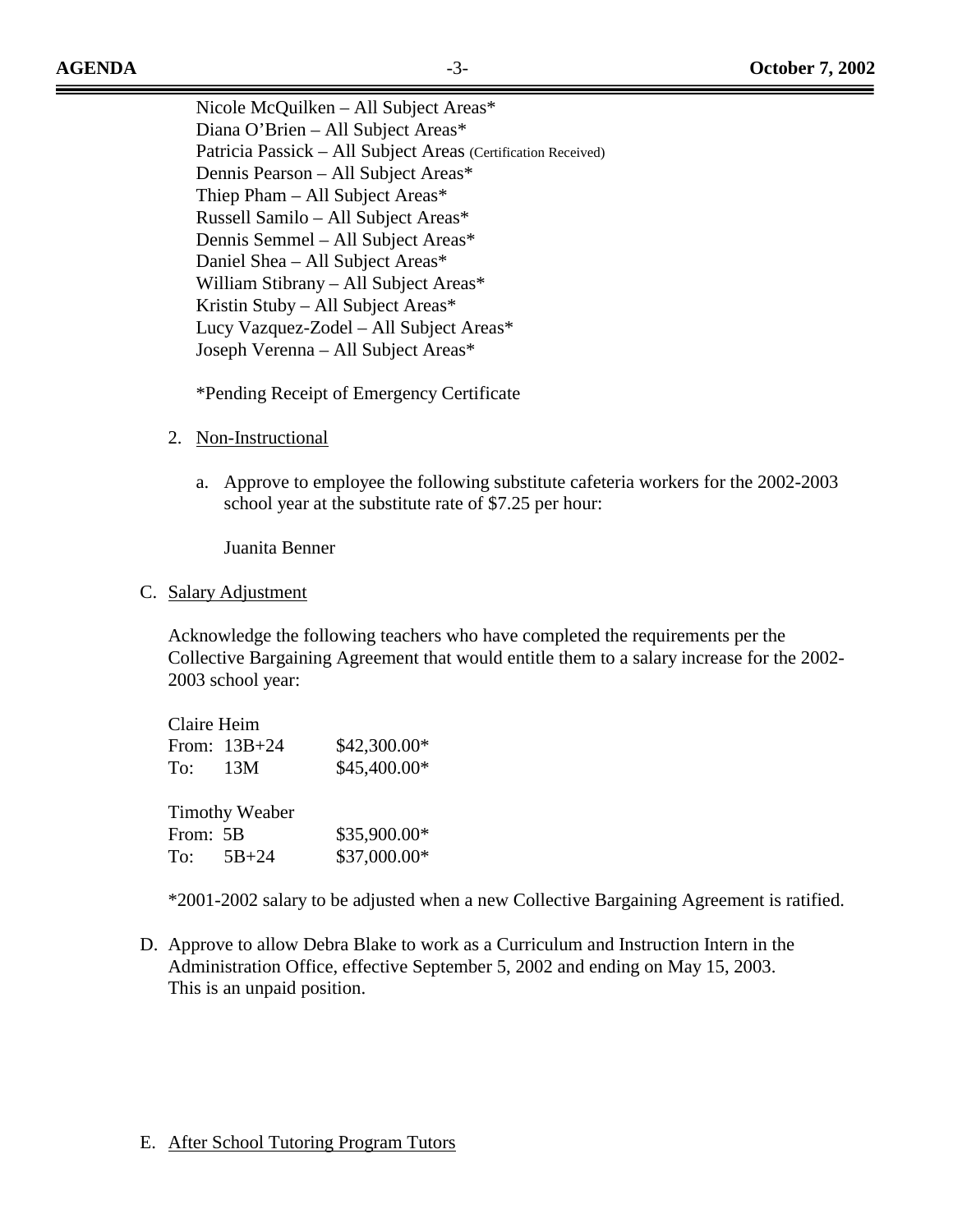- 1. Approve to employ Denise Turoscy as an after school tutor for students in grades 7-12 who might need homework support or help to review for a test. She will work for one hour a day on a Monday and a Wednesday at a stipend of \$16.00 per hour. This stipend will be funded through Title V.
- 2. Approve to employ Eric DeAntonis as an after school tutor for students in grades 7-12 who might need homework support or help to review for a test. He will work for one hour a day on a Tuesday and a Thursday at a stipend of \$16.00 per hour. This stipend will be funded through Title V.
- F. Co-Curricular Appointment for 2002-2003\*

Debate Advisor – Henry Distler Senior High Newspaper Advisor – Jon Prive

*\*The stipend will be determined when a new Collective Bargaining Agreement is approved.*

- G. Unpaid Volunteer Advisors
	- 1. Approve to appoint Donna Marushak and Kelly Follweiler as unpaid volunteer dance team advisors in the senior high school for the 2002-2003 school year.
	- 2. Approve to appoint Jane Englert as an unpaid volunteer library club advisor in the senior high school for the 2002-2003 school year.
- H. Resignation

Accept the resignation of Theresa Kokinda from her position as Web Page Advisor for the middle school for the 2002-2003 school year.

#### **IV. POLICY**

#### A. Board Policy

B. Conferences

1. Policy #449 Early Retirement Incentive Policy -- First Reading

Approve to revise Policy #449 – Early Retirement Incentive Policy, as presented after first reading. **(Attachment #2)**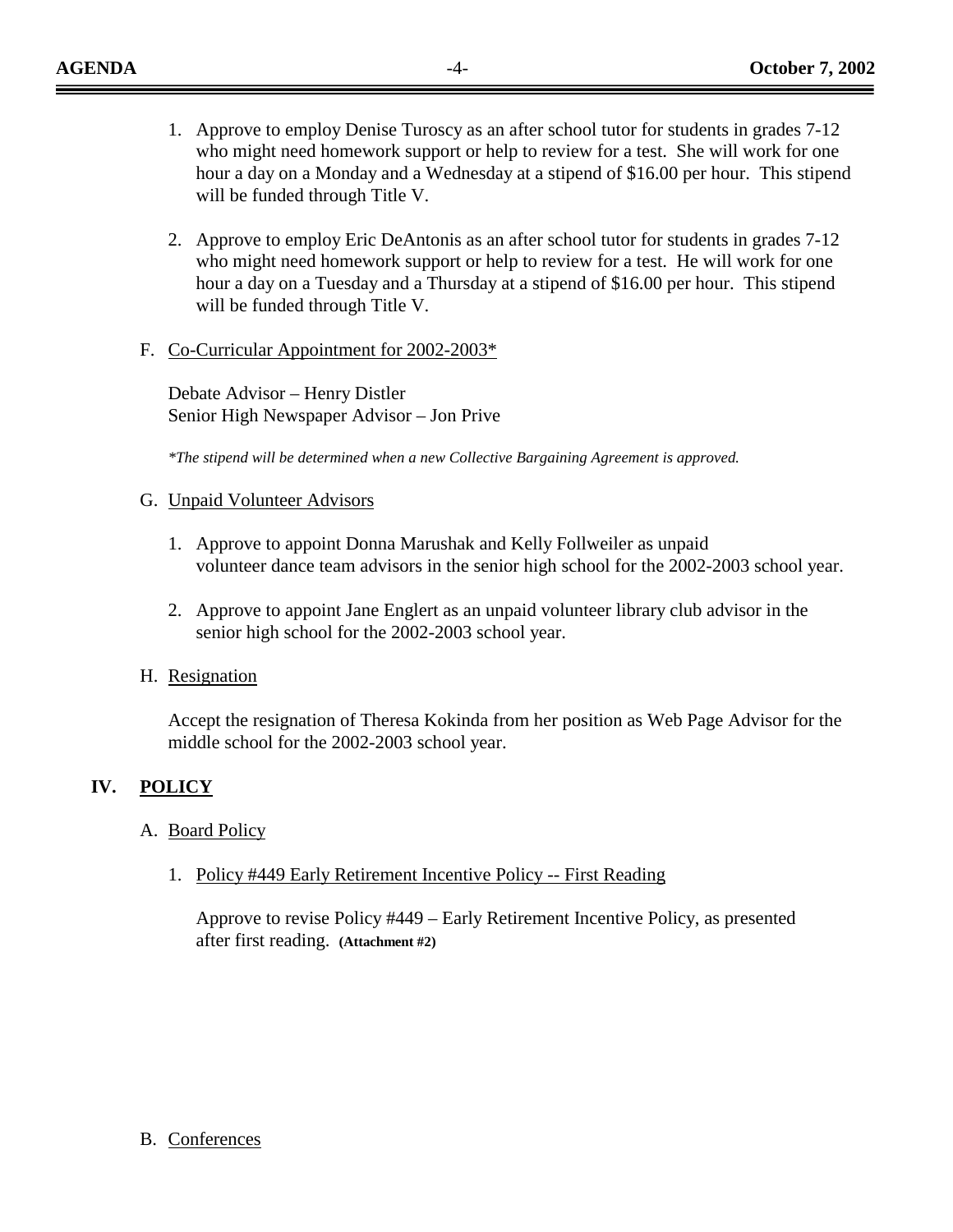- 1. Approve the request of Laurie Newman, Director of Special Education, to attend an Eastern PA Special Education Administrator's Conference sponsored by the Carbon Lehigh Intermediate Unit at Pocono Manor on October 24 and 25, 2002. Registration is paid by CLIU, other expenses include \$169.00 for lodging, \$18.00 for travel, for a total cost of \$187.00 and will be paid for through IDEA funds.
- 2. Approve the request of Laurie Newman and Dawn Wadsworth, School Psychologist, to attend a Pennsylvania Counsel of Administrators of Special Education Conference in Harrisburg on November 6, 2002. Expenses for this conference entitle "Imagine the Possibilities" include \$109.00 each for registration for a total cost of \$218.00 and will be paid for through IDEA funds.
- 3. Approve the request of Dawn Wadsworth to attend a PaTTAN (Pennsylvania Training and Technical Assistance Network) conference in King of Prussia on October 3, December 12, 2002 and April 2, 2003. Expenses for this conference include \$108.00 for travel and will be paid for through IDEA funds.
- 4. Approve the request of James Waite and Patricia Jones, high school Wellness and Fitness teachers, to attend a Bureau of Education & Research Conference in Philadelphia on November 19, 2002. Expenses for this conference, entitled "Strengthening Your Physical Education Program with Innovative Fitness Strategies and Activities" include \$165.00 each for registration, \$30.00 for travel for a total cost of \$360.00 plus the cost of two substitute teachers for one day and has been approved by the district's Professional Development Committee.
- 5. Approve the request of Robert Hicks, middle school Tech Ed teacher, to attend the 2002 Technology Education Association of Pennsylvania conference in Camp Hill on November 7 and 8, 2002. Expenses for this conference include \$30.00 for registration, \$60.00 for meals, \$60.00 for travel, \$54.00 for lodging for a total cost of \$204.00 plus the cost of a substitute teacher for two days and has been approved by the Professional Development Committee.
- 6. Approve the request of Michelle Raber, middle school Health and Phys. Ed teacher, to attend the Pennsylvania State Association of Health, Phys. Ed., Recreation, and Dance annual conference at Seven Springs in Champion, PA on October 25 and 26, 2002. Expenses for this conference include \$50.00 for registration, \$30.00 for meals, \$147.00 for travel for a total cost of \$227.00 plus the cost of a substitute for one day and has been approved by the Professional Development Committee.

7. Approve the request of Dr. Linda Marcincin to attend a School Leadership Conference at Lehigh University on November 22, 2002. Expenses for this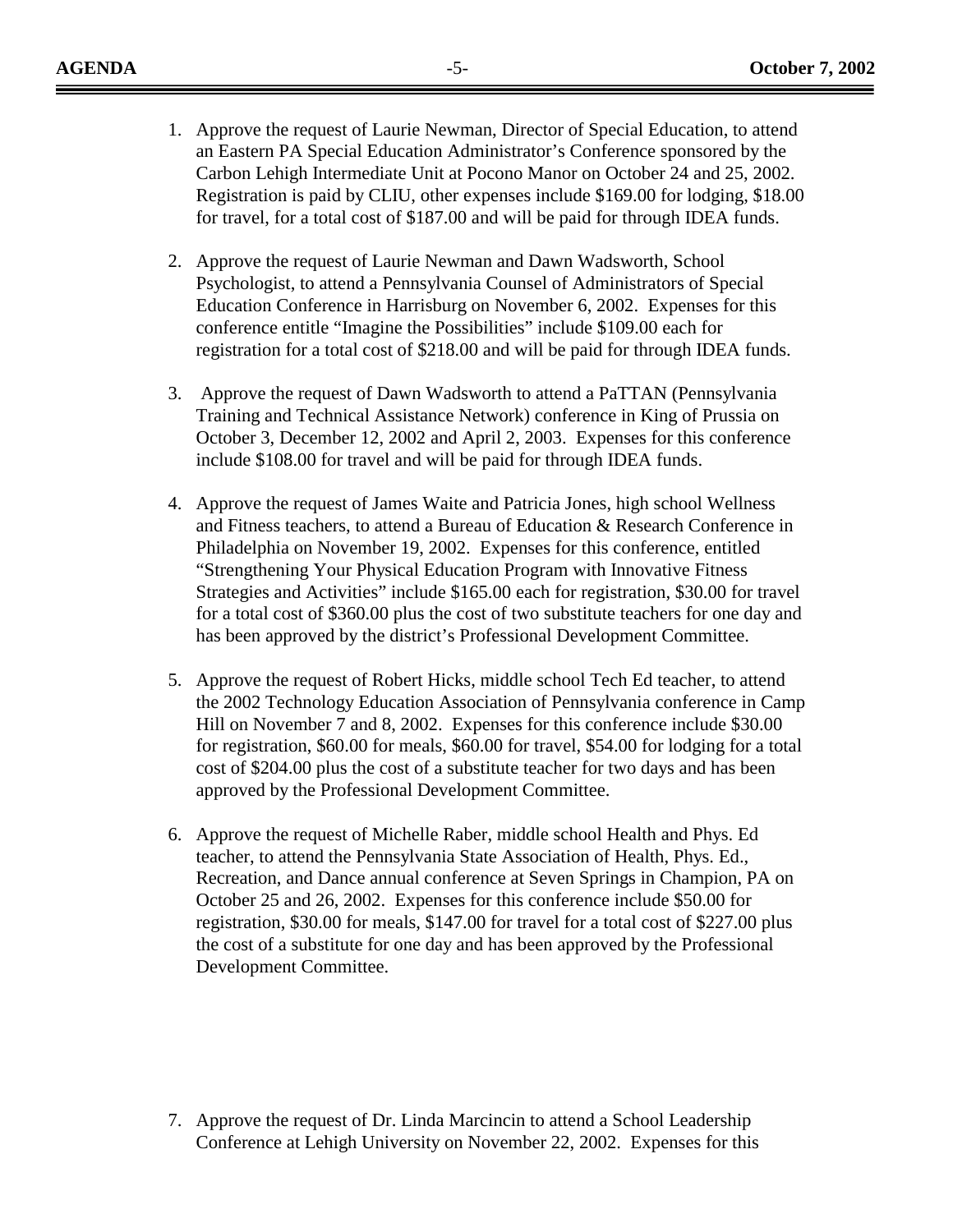conference, entitled "The Evolving Responsibilities of School Administrators" include \$115.00 for registration and was included in the 2002-2003 district budget.

- 8. Approve the request of Philip Bertolino to attend the Principal's Technology Leadership Academy sponsored by the Carbon Lehigh Intermediate Unit on October 17, 2002 and January 14, 21, 23, 28, 2003. Expenses for this conference include \$200.00 for registration (to be reimbursed by CLIU after attending all conference dates), \$50.00 travel, for a total cost of \$250.00 and will be paid for through Title IID funds.
- 9. Approve the request of Amanda Glassic (Gr. 5), Janet Bashore (Gr. 4), and Julie Fehnel (Gr. 4), Peters Elementary teachers, to attend a Bureau of Education & Research conference in Breinigsville on November 18, 2002. Expenses for this conference, entitled "Using Guided Reading and Literacy Centers to Help Your Students Become Better Readers" include \$165.00 each for registration, for a total cost of \$495.00 plus the cost of three substitute teachers for one day and will be paid for through Title I Funds.
- C. Approve the Northern Lehigh High School Student Activities Account Statement for the month of September 2002. **(Attachment #3)**
- D. Homebound Instruction

The homebound instruction program is provided to children of school age who cannot attend school. It is recommended that the Board of Education grant homebound instruction for a  $9<sup>th</sup>$  grade student, Student No. 06-39600, for five hours per week, effective October 8, 2002 and ending on or about January 14, 2003.

E. Agreement with Lehigh Valley Drug & Alcohol Intake Unit

Approve to authorize the Superintendent to execute a letter of agreement for the 2002- 2003 academic year with the Lehigh Valley Drug & Alcohol Intake Unit. These services will be used by the Student Assistance Teams in our school district. **(Attachment #4)**

### **V. CURRICULUM AND INSTRUCTION**

#### A. Induction Program

Approve the following teacher as a helping teacher in the Northern Lehigh School District Induction Program for the 2002-2003 school year:

| <b>Helping Teacher</b> | Inductee  | Stipend  |
|------------------------|-----------|----------|
| Renee Evans            | Jon Prive | \$750.00 |

B. Approve to authorize proper officials to execute an agreement between the Northern Lehigh School District and the Carbon Lehigh Intermediate Unit to provide services for special education for the 2002-2003 school year as outlined in **attachment #5**.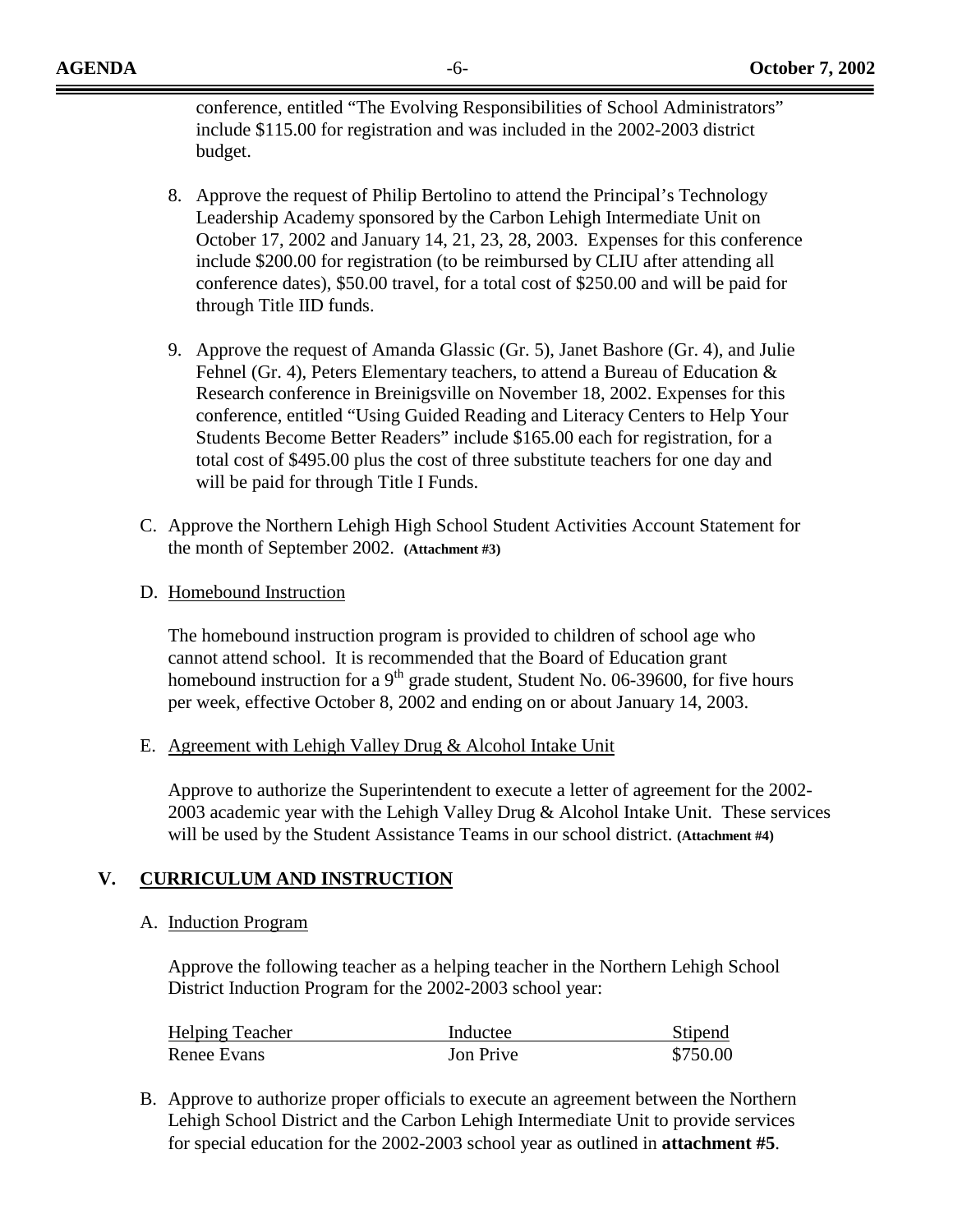#### **VI. OLD BUSINESS**

#### **VII. NEW BUSINESS**

A. Project Fit America Proclamation

Approve to adopt the following Proclamation:

- *WHEREAS*, in 2002 MESH Community Initiatives of Lehigh Valley Hospital, in partnership with the Health and Community Service Task Force of Future Focus, became the official sponsor for Project Fit America; and
- *WHEREAS*, Project Fit America is a non-profit organization whose mission is to administer academic programs to schools to get children physically fit; and
- *WHEREAS*, the program is now in 369 schools, 272 cities and 40 states; and
- *WHEREAS*, the faculties of Northern Lehigh School District and Northern Lehigh Middle School have diligently worked with the curriculum, assuring the students would reap maximum benefits; and
- *WHEREAS*, studies show that children who exercise on a regular basis perform higher academically because they are keener, less tired, and in better control of aggression; and
- *WHEREAS*, a well exercised child will not only become fit, but be far more inclined to embrace academics,
- *NOW, THEREFORE, I*, Gary Fedorcha, President of the Northern Lehigh School Board, do hereby proclaim October 9, 2002 as

#### **"PROJECT FIT AMERICA DAY"**

in Slatington, Pennsylvania, and urge residents to support and commend the efforts of Project Fit America.

*IN WITNESS THEREOF*, I have hereunto set my hand and caused the Official Seal affixed this 7<sup>th</sup> day of October, 2002. (Attachment #6)

#### **VIII. FINANCIAL**

A. Approve abatement of per capita taxes, for the residents that fall within the guidelines, as listed in **attachment** #7.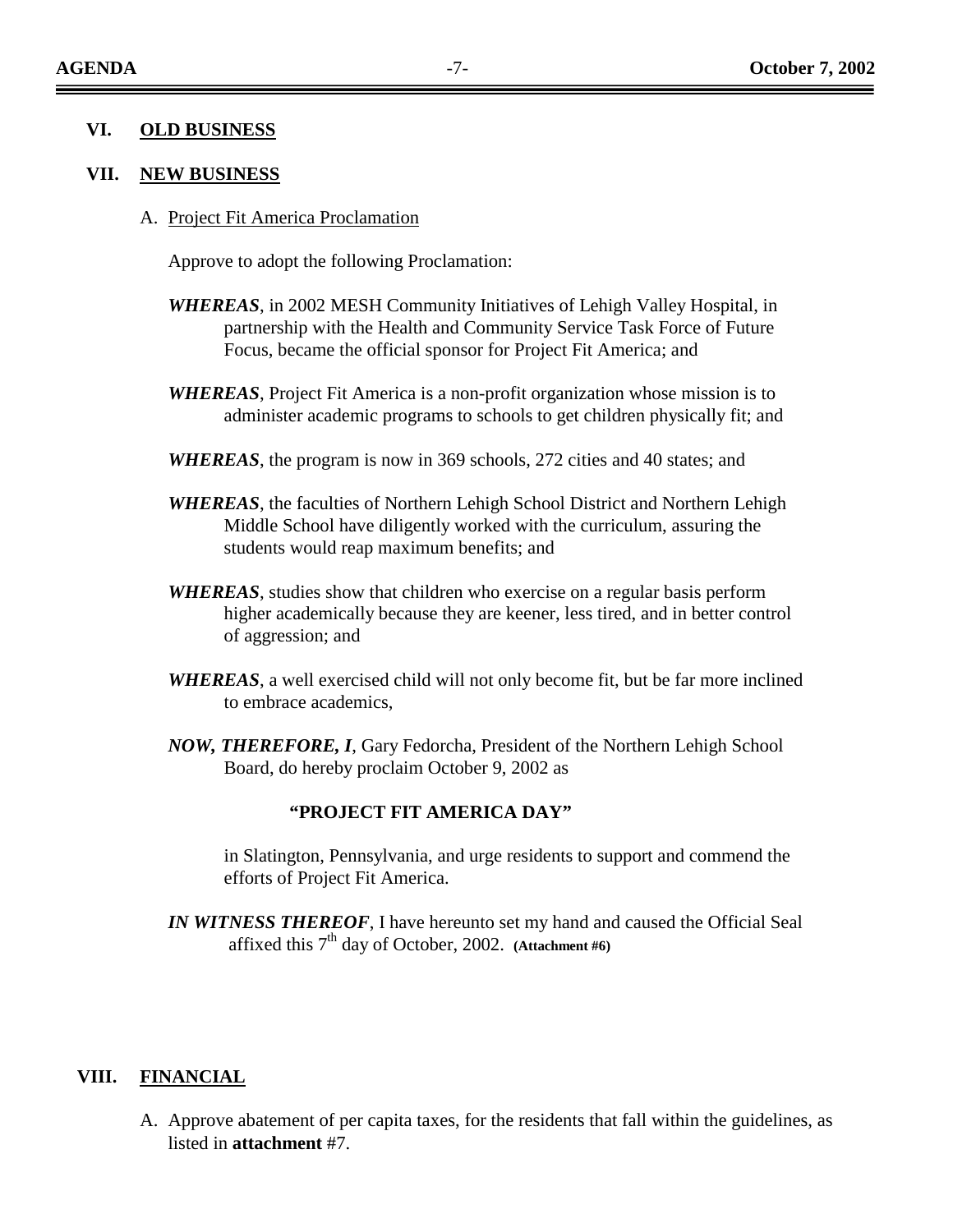- B. Approve payment of bills from the Construction Account, as presented in **attachment #8**.
- C. Approve payment of bills from the Extended Construction Account, as presented in **attachment #9.**
- D. Approve the Arthurs Lestrange Cash Management Portfolio for the month of August 2002. **(Attachment #10)**
- E. Approve to authorize the administration to enter into an agreement to allow the Carbon Lehigh Intermediate Unit to proceed in completing the necessary documents for the Northern Lehigh School District to participate in the CLIU Internet Consortium for the 2003-2004 school year. **(Attachment #11)**
- F. Approve to award the contract for New Door Hardware and Electric Release Systems required to work with the new Door Access Control System to Morris Black & Sons, Inc. of Allentown, PA at a cost of \$36,390.00. It is further recommended that the Board of Education approve to award "Alternate A" for inspection and adjustments to all exterior doors to insure proper door alignment and function as specified at a cost of \$4,439.00. Total cost for the project is \$40,929.00. Funding for this will come from CTC's original proposal, Part II Additional Technologies. **(Attachment #12)**
- G. Approve an \$877.61 real estate tax refund to Jeffrey Heintzelman, Jr., 319 East Washington Street, Slatington, PA 18080. Mr. Heintzelman is due a refund because both he and his mortgage company incorrectly paid the 2002-2003 real estate tax bill. **(Attachment #13)**
- H. Approve a \$321.30 real estate tax refund to Anna M. Fenstermaker Et. Al., 2539 Welshtown Road, Slatington, PA 18080-3448. The Fenstermakers are due a refund on their 2001-2002 taxes because their assessed value was decreased from \$34,050 to \$26,550 prior to July 1, 2001. **(Attachment # 14)**
- I. Approve a \$288.23 real estate tax refund to Daniel R. Evans, 14 New Street, Walnutport, PA 18088. Mr. Evans is entitled to a refund because his building was razed on December 1, 2001, and the assessed value was decreased from \$35,850 to \$24,250. The assessed value was revised per Lehigh County calculations from \$35,850 to an average assessed value of \$29,122 for the entire 2001-2002 school year. **(Attachment #15)**
- J. Approve the Northern Lehigh School District Earned Income Tax Office and the Occupational Privilege Tax Office audit reports for fiscal year ended June 30, 2002. The deficiency of uninsured deposits, as noted in the audit report, will be corrected by opening accounts in three separate banks or obtaining a separate collateral agreement for all funds on deposit with our current depository.
- K. Approve increased collection procedures for the attached parcels listed by Portnoff Law Associates as being unable to effectuate service of the *writ of scire facias*. The parcel owners have not responded to partial payment procedures, therefore increased collection procedures are warranted. Increased procedures include reissuing a *writ of scire facias*,